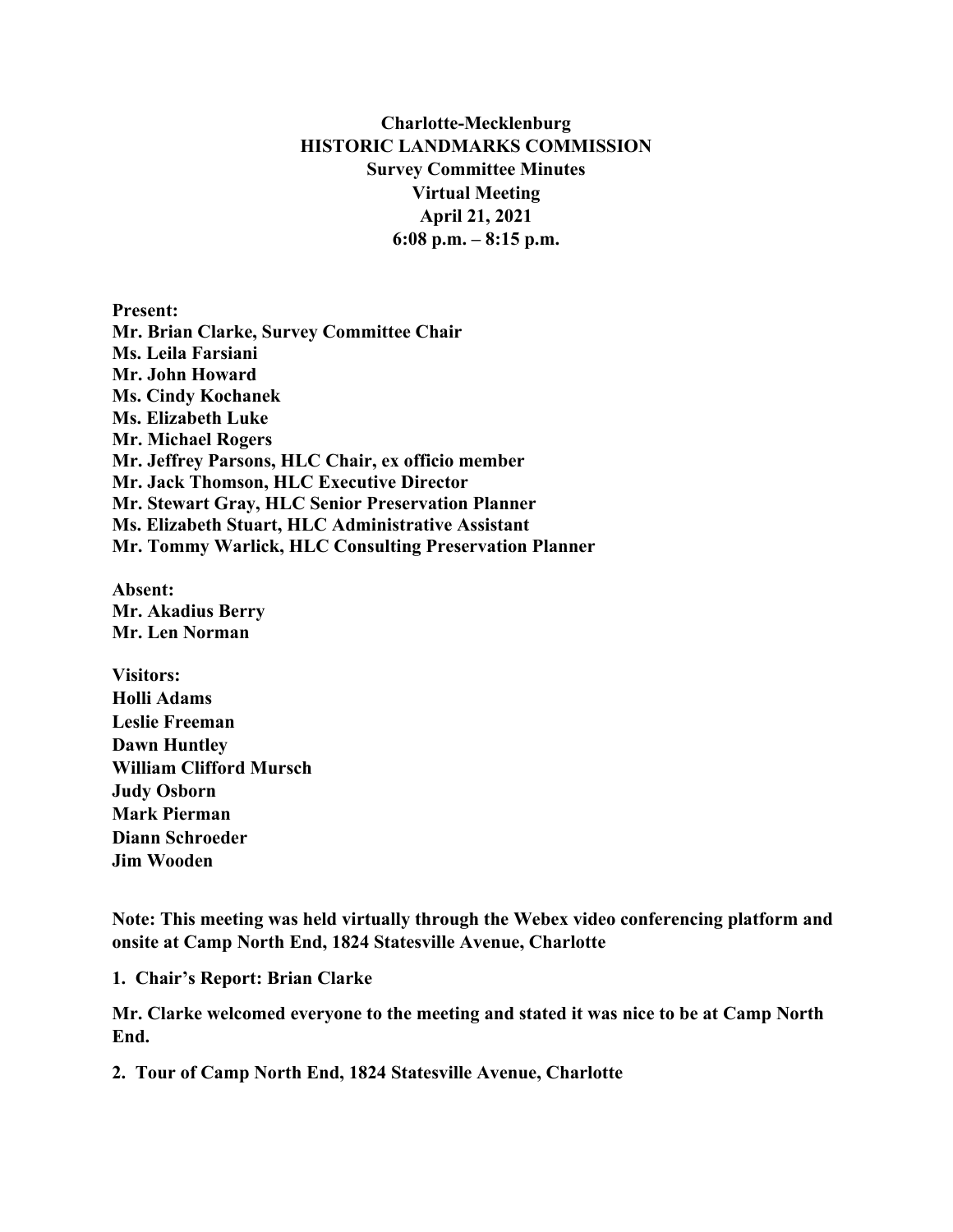**The meeting was suspended while those in-person participants toured Camp North End. The meeting resumed at 6:45 p.m.** 

## **3. Consideration of Designation Reports**

**a. Stafford Properties**

**Mr. Gray stated that the slave cabin on the property is the only identified extant slave quarters in Mecklenburg County of which Staff is aware. Mr. Gray stated that there is also an early 19th century farmhouse located on the property. Mr. Gray stated that the farmhouse was built circa 1800 and was altered in the 1960s when brick veneer was added, which significantly affected the farmhouse's integrity.** 

**Mr. Gray reviewed the statement of significance and noted that the report recommends the interior of the farmhouse, the interior and exterior of the log cabin and log outbuilding and the tax parcel for designation. Mr. Gray stated that Staff will work with Heather Fearnbach, consultant, to additionally include the exterior of the farmhouse for designation.** 

**Mr. Clarke stated that the bricks that were used to cover the exterior of the house were salvaged from the demolition of the Woolworth Building in the 1960s. Mr. Gray showed interior pictures of the house and stated that the upcoming dendrochronology project will clarify the construction date of the house.** 

**Mr. Gray stated that the designation report makes a strong case that the log cabin was originally built as a slave dwelling and later used as a tenant house. Mr. Gray stated that many of these artifacts throughout Mecklenburg County have been lost through demolition or deterioration. Mr. Gray stated that the log cabin is in poor condition and will need funding for its continued preservation.**

**Leslie Freeman, property owner, thanked Mr. Gray for his assistance through the designation process. Ms. Freeman agreed to further discussions regarding the extent of the designation.** 

**MR. ROGERS PRESENTED A MOTION SECONDED BY MR. HOWARD THAT THE SURVEY COMMITTEE RECOMMEND TO THE HISTORIC LANDMARKS COMMISSION THAT IT PROCESS THE STAFFORD PROPERTY FOR HISTORIC LANDMARK DESIGNATION, INCLUDING THE INTERIOR AND EXTERIOR OF THE HOUSE, THE INTERIOR AND EXTERIOR OF THE LOG SLAVE QUARTER-TENANT HOUSE AND THE OUTBUILDINGS, AND THE ASSOCIATED SITE AS SHOWN ON THE BOUNDARY MAP IN THE DESIGNATION REPORT. THE COMMITTEE UNANIMOUSLY APPROVED THE MOTION.** 

**b. Kimberlee Apartments**

**Mr. Warlick provided a brief history of the building and surrounding area. Mr. Warlick stated that the building has a high degree of architectural significance with several**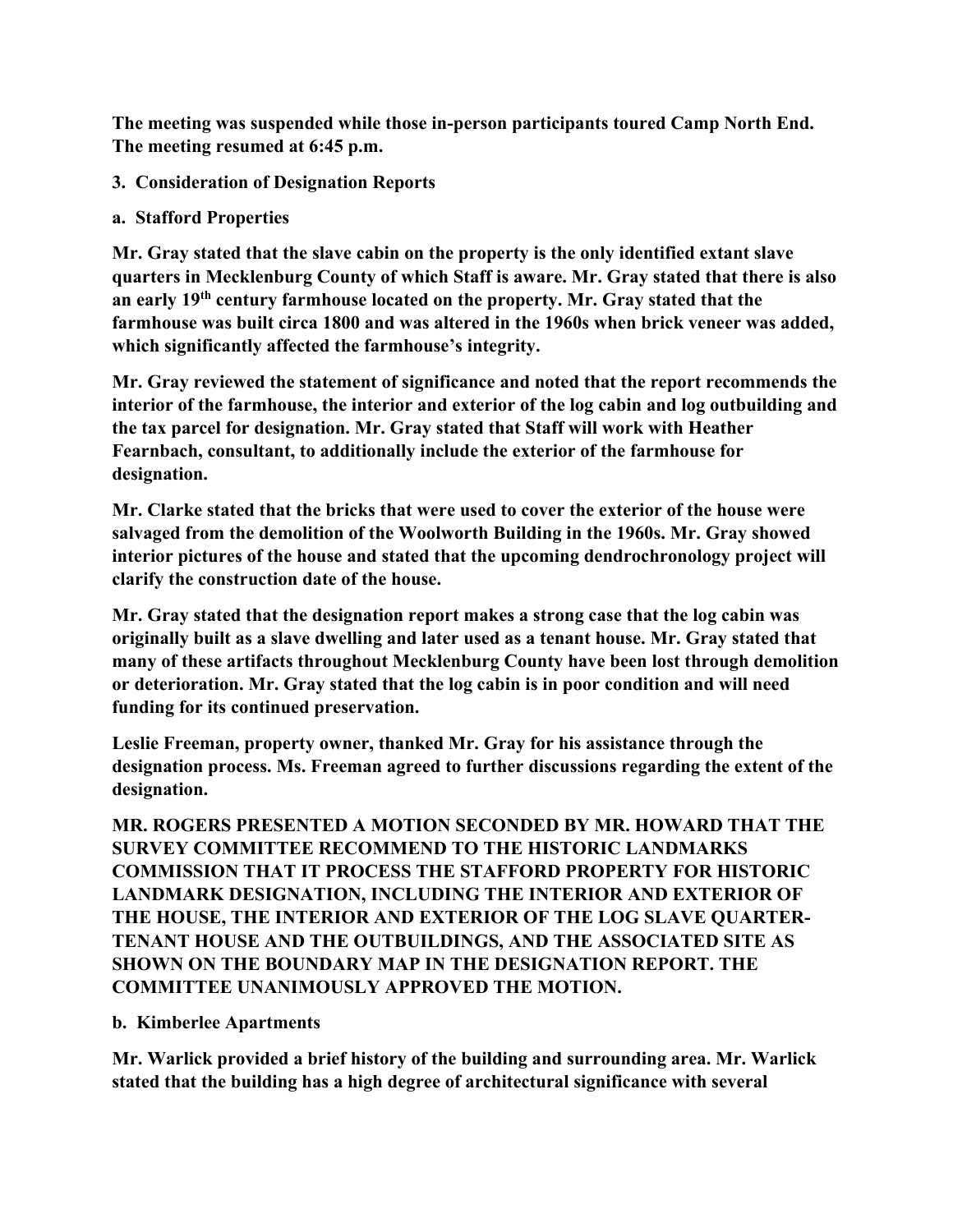**contributing features on the property. Mr. Warlick stated that most of the apartment units have been updated but that the common areas retain high levels of integrity.** 

**Mr. Gray stated that the designation report recommends that the interior and exterior of the building and the associated original auxiliary structures and landscape and hardscape elements on the tax parcel be included in the designation.** 

**Residents of the Kimberlee Apartments spoke to the Committee and noted their enthusiasm for historic landmark designation.** 

**Mr. Rogers thanked the residents for attending the meeting and supporting the designation.** 

**Mr. Parsons commended the designation report and noted he is glad to focus on a midcentury property.** 

**MR. ROGERS PRESENTED A MOTION SECONDED BY MS. KOCHANEK THAT THE SURVEY COMMITTEE RECOMMEND TO THE HISTORIC LANDMARKS COMMISSION THAT IT PROCESS THE KIMBERLEE APARTMENTS FOR HISTORIC LANDMARK DESIGNATION, INCLUDING THE INTERIOR AND EXTERIOR OF THE BUILDINGS AS WELL AS THE ASSOCIATED AUXILIARY STRUCTURES, THE LAND, AND THE LANDSCAPE AND HARDSCAPE ELEMENTS ON THE APPROXIMATELY 4.61-ACRE PARCEL AS SHOWN ON THE BOUNDARY MAP IN THE DESIGNATION REPORT. THE COMMITTEE UNANIMOUSLY APPROVED THE MOTION.** 

**Note: Elizabeth Luke left the meeting at 7:30 p.m.**

**4. Camp North End Discussion**

**Damon Hemmerdinger and Tommy Mann discussed the status of the preservation of the property, which would include preserving much of the existing buildings but would also include demolition of portions of existing buildings and some infill development. The Committee reached a consensus to recommend to the owners to proceed with the production of a designation report.** 

**5. Pineville Mill Village Presentation**

**Mr. Gray stated that Ms. Farsiani volunteered to survey the Pineville Mill Village and has produced a report on her findings. Mr. Gray stated that the area is facing a great deal of developmental pressure. Mr. Gray stated that no action was currently needed on the report. Mr. Gray thanked Ms. Farsiani for the diligent effort she put into the survey and report. Staff will work to develop some action items based on the report.**

- **6. Updates**
- **a. Dendrochronology Project: Brian Clarke**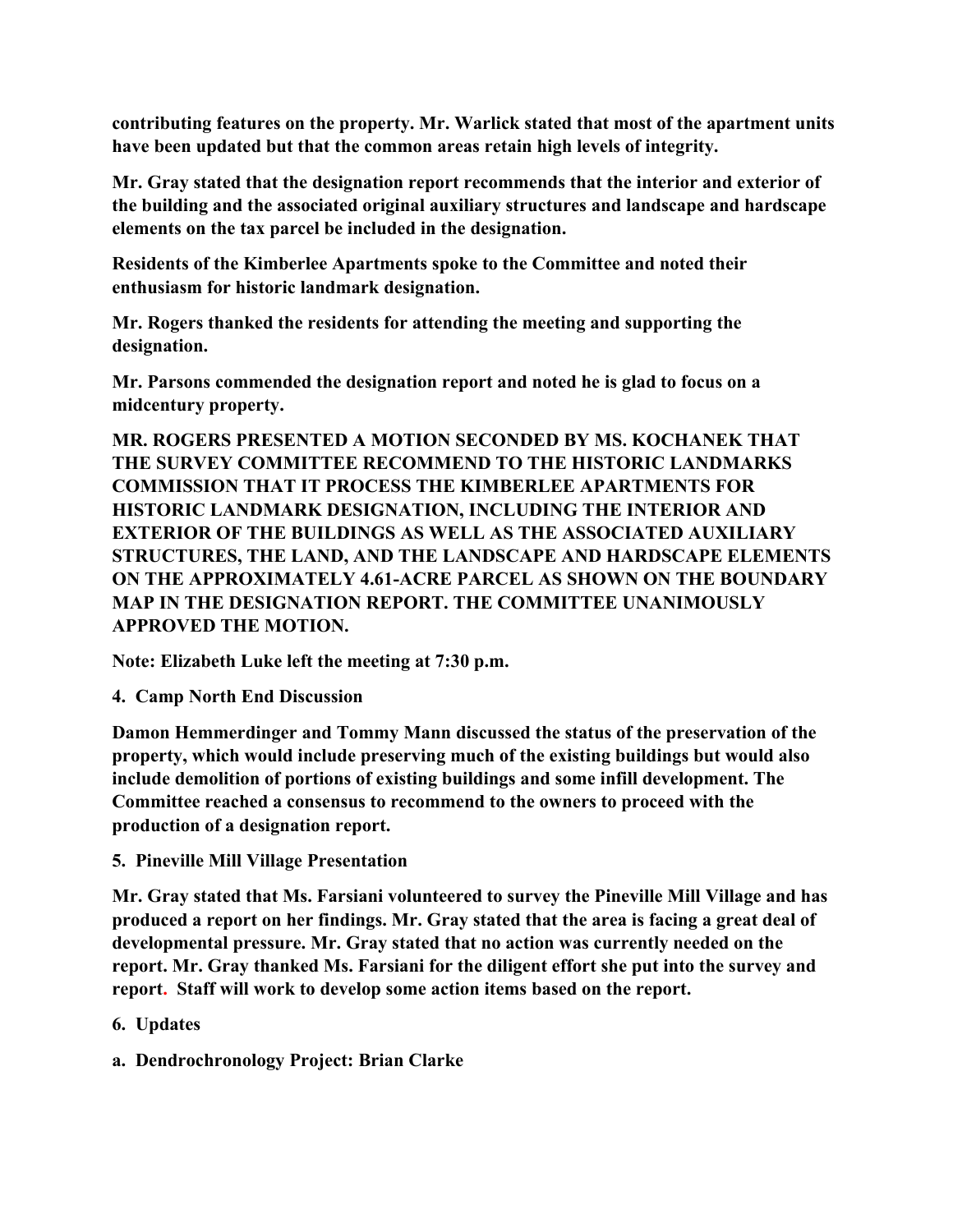**Mr. Clarke reminded the Committee that Maegen Rochner, dendrochronologist, has not been able to visit due to COVID concerns and that he anticipates Ms. Rochner being able to visit the area in late May or June. Mr. Clarke reviewed a list of properties that he is interested in Ms. Rochner studying and requested that the Committee inform him of other properties that may be relevant to this project. The list of properties includes: Sparrow Nest, located on the campus of Davidson College; Ingleside; Oehler; Stafford Properties; Sloan-Porter House; and Davidson Cabin. Mr. Gray noted that visits will have to be coordinated with property owners.**

**b. Davidson Properties**

**Mr. Gray reminded the Committee that the Town of Davidson has agreed to fund two designation reports with the Commission funding two additional designation reports. Mr. Gray stated that the reports will concentrate on African American resources.** 

**c. Huntersville Rosenwald School, 508 Dellwood Drive, Huntersville**

**Mr. Gray stated that the designation report for the Huntersville Rosenwald School is in process.** 

**d. McDonalds Cafeteria, 2023 Beatties Ford Road, Charlotte**

**Mr. Gray stated that the designation report for McDonalds Cafeteria is in process.** 

**e. Parkwood Avenue A.R.P. Church, 1017 Parkwood Avenue, Charlotte**

**Mr. Gray stated Staff has received no update from the owners.**

**f. Charles Jones House**

**Mr. Thomson provided an update on the Charles Jones House.**

**g. Pentes Log House, 6510 Sharon Hills Road, Charlotte**

**Mr. Gray stated that the owners have determined that they are not interested in pursuing landmark designation at this time.** 

**h. Beatties Ford Road Corridor Survey**

**Mr. Gray stated that Mr. Warlick has worked on surveying and integrating neighborhoods adjacent to those previously surveyed. Mr. Gray stated that Mr. Warlick and Ms. Stuart are creating a web page to illustrate these additional properties with the anticipation of reviewing the project at the Survey Committee's June meeting.** 

**i. 3112 Parkway Avenue, Charlotte**

**Mr. Gray stated that letters have been sent to the owners and no response has been received.**

**j. Big 'M' Stables, 900 Holland Avenue, Charlotte**